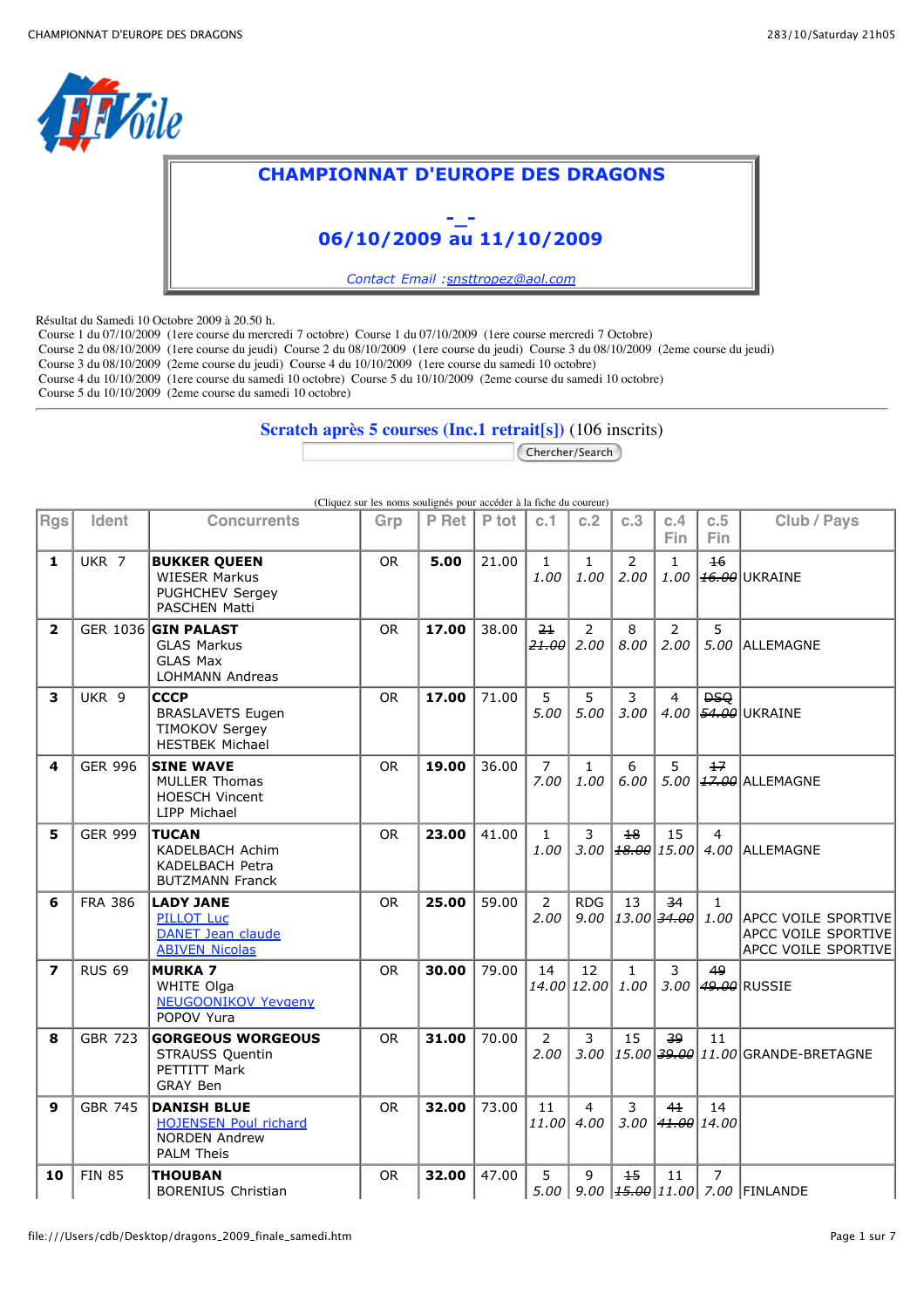|    |                | <b>BORENIUS Andrea</b><br><b>PERNICI Richard</b>                                             |           |       |                  |             |                                     |                      |                                                 |                | Y C CANNES                                              |
|----|----------------|----------------------------------------------------------------------------------------------|-----------|-------|------------------|-------------|-------------------------------------|----------------------|-------------------------------------------------|----------------|---------------------------------------------------------|
| 11 | <b>RUS 27</b>  | <b>ANAPURNA</b><br>LOGINOV Anatoli<br>KIRILYUK Andrey<br><b>SHALAGIN Alexandre</b>           | <b>OR</b> | 35.00 | 54.00            | 9           | 13                                  | 19                   | 10                                              | 3              | $9.00$  13.00 $\left  19.00 \right $ 10.00 3.00 RUSSIE  |
| 12 | <b>DEN 393</b> | <b>MEN AT WORK</b><br><b>CHRISTENSEN Jens</b><br><b>ANDERSEN Mim</b><br><b>BAGGER Andy</b>   | <b>OR</b> | 37.00 | 64.00            | 18          | 11                                  | 2                    | 27<br>18.00 11.00 2.00 27.00                    | 6<br>6.00      | DANEMARK                                                |
| 13 | <b>NED 305</b> | <b>DAWN</b><br>DE WILDE Bram<br><b>EVERS G</b><br><b>BOERE H</b>                             | <b>OR</b> | 39.00 | 65.00            | 3<br>3.00   | 5<br>5.00                           | 10                   | 21                                              | <del>26</del>  | 10.00 21.00 26.00 HOLLANDE                              |
| 14 | <b>FRA 395</b> | <b>AR PRIM</b><br><b>URVOIS Louis</b><br><b>CHAPALAIN1 Gwen</b><br><b>AUDIGANE Sebastien</b> | <b>OR</b> | 48.00 | 76.00            | 22<br>22.00 | $\overline{7}$                      | 11                   | 28<br>7.00 $11.00$ $28.00$                      | 8              | 8.00 SR DOUARNENEZ<br>SR DOUARNENEZ<br>C V ECOLE NAVALE |
| 15 | <b>DEN 396</b> | <b>AFRICAN QUEEN</b><br><b>SCHONERR Jorgen</b><br>VIDEBAEK Christian<br>GRAVAD Jan eli       | <b>OR</b> | 49.00 | 76.00            | 11<br>11.00 | <b>DPI</b>                          | 27                   | 6                                               | 25             | 7.00 $ 27.00 $ 6.00 $ 25.00 $ DANEMARK                  |
| 16 | <b>SWE 345</b> | <b>MING</b><br><b>WALLENBERG Jacoub</b><br><b>BALTSCHEFFSKY Henrik</b><br>FRIIS Carl-johan   | <b>OR</b> | 52.00 | 77.00            | 6           | 25                                  | 16                   | 9                                               | 21             | 6.00 $ 25.00 16.00 $ 9.00 $ 21.00 $ SUEDE               |
| 17 | <b>GBR 716</b> | <b>JERBOA</b><br>WILKINSON COX GAVIA<br><b>NANKIN Charles</b>                                | <b>OR</b> | 54.00 | 110.00           | 13          | $\overline{QCS}$<br>$13.00$ $56.00$ | 9<br>9.00            | 17                                              | 15             | 17.00 15.00 GRANDE-BRETAGNE                             |
| 18 | <b>NED 309</b> | <b>FURIE</b><br>DE GROOT Guus<br><b>WINTERS Hay</b><br>VAN RIJ Richard                       | <b>OR</b> | 55.00 | 86.00            | 10          | 15                                  | 5                    | 25                                              | $-3+$          | 10.00 15.00 5.00 25.00 31.00 HOLLANDE                   |
|    |                |                                                                                              |           |       |                  |             |                                     |                      |                                                 |                |                                                         |
| 19 | <b>RUS 96</b>  | <b>MURKA 8</b><br><b>MOURATOV Mikhail</b><br>KRUTSKYH Vladimir<br><b>UVARKEN Valentin</b>    | <b>OR</b> | 55.00 | 85.00            | 19          | 8                                   | 10                   | 18                                              | 30             | 19.00 8.00 10.00 18.00 30.00 RUSSIE                     |
| 20 | UKR 8          | <b>BUNKER BOY</b><br><b>HENDRIKSEN Lars</b><br>SEDEROV Igor<br>LEENCHUK George               | <b>OR</b> | 57.00 | 98.00            | 38          | 10<br>38.00 10.00                   | $\mathbf{1}$<br>1.00 | 8                                               | 41             | 8.00 41.00 UKRAINE                                      |
| 21 | <b>SUI 297</b> | TACHISTON<br>LIBOR Ulli<br><b>HELLRIEGEL Stefan</b><br>LIBOR Janos                           | OR.       | 58.00 | 89.00            | 4           | <b>DPI</b>                          | 28                   | $\overline{7}$                                  | 19             | 4.00 31.00 28.00 7.00 19.00 ALLEMAGNE                   |
| 22 | <b>GER 968</b> | 5.<br><b>SCHATTAN Michael</b><br>WICKEL MAYER Peter<br><b>FUNICE Markus</b>                  | <b>OR</b> | 65.00 | 102.00           | 20          | 37<br>20.00 <del>37.00</del> 5.00   | 5                    | 31                                              | 9              | 31.00 9.00 ALLEMAGNE                                    |
| 23 | <b>IRL 207</b> | CHRISTIANNA<br><b>SORENSON Olaf</b><br><b>KINGSTON Shaw</b><br><b>PAYNE Martin</b>           | <b>OR</b> | 66.00 | 112.00           | 32          | <b>DPI</b>                          | $\overline{4}$       | 46                                              | 10             | 32.00 20.00 4.00 46.00 10.00 IRLANDE                    |
| 24 | <b>GBR 743</b> | <b>QUICK SILVER IV</b><br>CAMPBELL Rob<br><b>WALKER Matt</b><br>HILL Jonathan                | OR.       |       | 71.00 $ 121.00 $ | 41          | 12                                  | 16                   | $50 -$<br>$41.00 12.00 16.00 $ <del>50.00</del> | $\overline{2}$ | 2.00 GRANDE-BRETAGNE                                    |
| 25 |                | GER 1077 SUGAR BABY<br><b>BUEGE Martin</b><br>ROSENER Barbara<br><b>KIAFSA Roland</b>        | <b>OR</b> | 75.00 | 124.00           | 10          | 32                                  | 21                   | 49                                              | 12             | 10.00 32.00 21.00 49.00 12.00 ALLEMAGNE                 |
| 26 | <b>GBR 375</b> | <b>BLUE HASE</b><br><b>BRADBURY Ivan</b><br><b>WILLET Will</b><br><b>FRITZ Werner</b>        | <b>OR</b> | 75.00 | 114.00           | 12          | وو                                  | 11                   | 14                                              | 38             | 12.00 39.00 11.00 14.00 38.00 GRANDE-BRETAGNE           |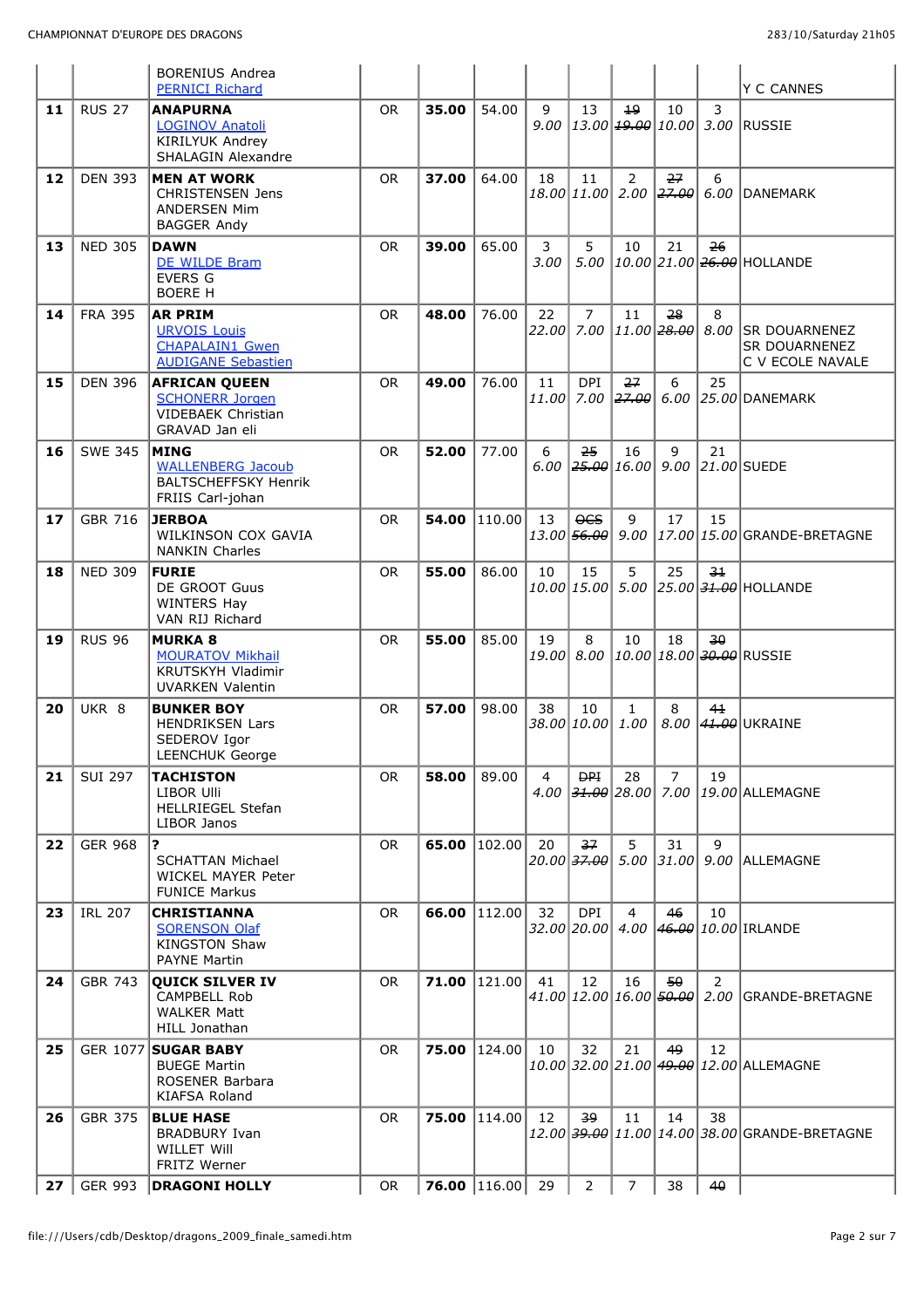|    |                | LINK Stephan<br><b>BINDER Mucki</b><br><b>PLETTNER Andreas</b>                                   |           |       |                  |                                    |                              |    |      |    | 29.00 2.00 7.00 38.00 40.00 ALLEMAGNE                                           |
|----|----------------|--------------------------------------------------------------------------------------------------|-----------|-------|------------------|------------------------------------|------------------------------|----|------|----|---------------------------------------------------------------------------------|
| 28 | <b>IRL 206</b> | <b>CLOUDE</b><br><b>HOGAN Claire</b><br><b>LEIFELT Martin</b><br><b>MILNE Steve</b>              | <b>OR</b> | 76.00 | 107.00           | 14                                 | 34<br>14.00 <del>31.00</del> | 6  | 29   | 27 | 6.00 29.00 27.00 IRLANDE                                                        |
| 29 | <b>GBR 700</b> | <b>PRINCESS JALINA</b><br>PALMER David<br><b>BRADSCORTH Andv</b><br>DE ANDRADE Pedro             | <b>OR</b> | 76.00 | 118.00           | 16                                 | $\overline{7}$               | 17 | 36   | 42 | 16.00 7.00 17.00 36.00 42.00 GRANDE-BRETAGNE                                    |
| 30 | <b>AUT 167</b> | <b>AEGIR</b><br><b>GFREINER Dietmar</b><br><b>PASEMANN Anne</b><br>SCHEINECKER Christian         | <b>OR</b> | 78.00 | 115.00           | 8                                  | 26                           | 37 | 22   | 22 | 8.00 26.00 37.00 22.00 22.00 AUTRICHE                                           |
| 31 | GBR 682        | <b>ECSTATIC</b><br><b>WILLIAMS Eric</b><br>PATON Rory<br>RICHARDSON Joanna                       | <b>OR</b> | 78.00 | 116.00           | 27                                 | 38<br>$27.00$ 38.00          | 9  | 13   | 29 | 9.00 13.00 29.00 GRANDE-BRETAGNE                                                |
| 32 | <b>HUN 53</b>  | <b>JAMPEC</b><br><b>GOMBOS Larand</b><br><b>DETRE Szabolcs</b><br><b>KISS Tamas</b>              | <b>OR</b> | 80.00 | 105.00           | 25                                 | 22                           | 23 | 12   | 23 | 25.00 22.00 23.00 12.00 23.00 HONGRIE                                           |
| 33 | <b>RUS 31</b>  | <b>INTEGRITY</b><br><b>EMELIDNOV Konstantin</b><br>YANIN Alexander<br>PROKHOROV Alexander        | <b>OR</b> | 81.00 | 137.00           | <del>BFD</del><br><del>56.00</del> | DPI<br>9.00                  | 14 | 45   | 13 | 14.00 45.00 13.00 RUSSE                                                         |
| 34 | <b>FRA 378</b> | <b>GREEN</b><br><b>MOUSSIE Bertrand</b><br><b>BASTARD DE PERE Loic</b><br><b>CORBIERE Franck</b> | <b>OR</b> | 82.00 | 122.00           | $\overline{7}$<br>7.00             | 40                           | 27 | 16   | 32 | 40.00 27.00 16.00 32.00 C V ARCACHON<br>C V ARCACHON<br>C V PYLA S/M            |
| 35 | GER 1007       | <b>HONEY RIDER</b><br><b>WIESE Tilmann</b><br>WOOORTMAN Jan<br><b>KRAMER Volker</b>              | <b>OR</b> | 83.00 | 127.00           | 3                                  | 19                           | 41 | 20   | 44 | 3.00 19.00 41.00 20.00 44.00 ALLEMAGNE                                          |
| 36 | <b>FRA 368</b> | <b>LEGEND</b><br><b>ARNAUD Remy</b><br><b>ARNAUD Herald</b><br><b>DEBEROUE Nicolas</b>           | <b>OR</b> | 85.00 | 131.00           | 17                                 | 16                           | 12 | 40   | 46 | 17.00 16.00 12.00 40.00 46.00 Y C DE LA BAULE<br>Y C DE LA BAULE<br><b>UNCL</b> |
| 37 | <b>RUS 71</b>  | <b>MULTIMA</b><br><b>KUZNETSOV Sergey</b><br><b>BEREZKIN Dimitry</b><br>FOMICHEV Ruslan          | <b>OR</b> | 85.00 | 120.00           | 35                                 | <b>DPI</b>                   | 14 | 23   | 34 | 35.00 14.00 14.00 23.00 34.00 RUSSIE                                            |
| 38 | <b>FRA 391</b> | <b>ULYSSE</b><br><b>BREGER Jean</b><br><b>QUEVEAU Jean</b><br><b>D'HOOGHE Eric</b>               | <b>OR</b> | 86.00 | 125.00           | 9                                  | 29                           | وو | 24   | 24 | 9.00 29.00 39.00 24.00 24.00 S N SETE<br>APCC VOILE SPORTIVE<br>Y C CHERBOURG   |
| 39 | <b>SWE 340</b> | <b>DEJA VU II</b><br>OLROG Thomas<br><b>CHRISTENSON Peter</b><br><b>DUNDGSEN Bo</b>              | <b>OR</b> | 86.00 | 138.00           | 17                                 | 10                           | 12 | 52   | 47 | 17.00 10.00 12.00 52.00 47.00 RUSSIE                                            |
| 40 | <b>RUS 47</b>  | <b>SASHA II</b><br>EVDOKIMENKO Oleg<br>LGOR Skalin<br><b>ANTON Sergeev</b>                       | <b>OR</b> |       | 88.00 $ 123.00 $ | 16                                 | 20                           | 17 | 35   | 35 | 16.00 20.00 17.00 35.00 35.00 RUSSIE                                            |
| 41 | <b>SWE 333</b> | <b>LEA</b><br>JOHANNSON Gutta<br><b>WALKER David</b><br><b>KRANTZ Gurra</b>                      | <b>OR</b> | 90.00 | 141.00           | 15                                 | 18                           | 24 | $5+$ | 33 | 15.00 18.00 24.00 51.00 33.00 SUISSE                                            |
| 42 | <b>ITA 59</b>  | <b>CELINA 3</b><br><b>CELLINI Frederico</b><br><b>ORTENZI Giacomo</b><br><b>FELICI Norberto</b>  | OR.       | 90.00 | 123.00           | 33                                 | 27                           | 19 | 26   | 18 | $33.00$ 27.00 19.00 26.00 18.00 ITALIE                                          |
| 43 | <b>RUS 34</b>  | I FEEL GOOD<br>SENATOROV Vassily<br>MUZICHENKO Alexander<br><b>IWASHINTSOV Igor</b>              | <b>OR</b> | 91.00 | 128.00           | 24                                 | 27                           | 4  | 37   | 36 | 24.00 27.00 4.00 37.00 36.00 RUSSIE                                             |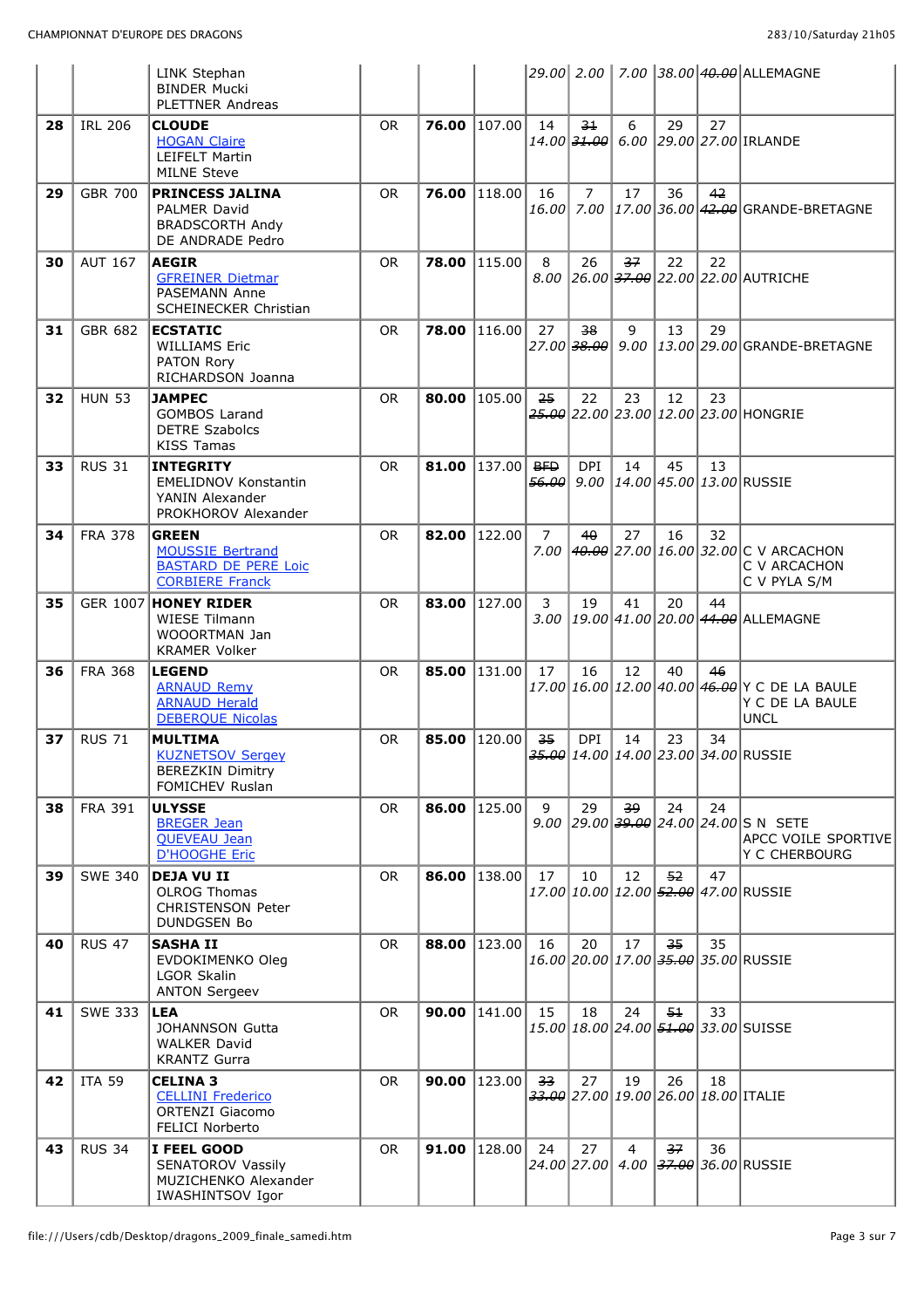| 44 | <b>RUS 25</b>  | <b>VERSIYA 3.1</b><br><b>KARACHINSKI Anatoly</b><br><b>KRYLOV Alexey</b><br><b>KAPITONOV Vlad</b>  | <b>OR</b>              |               | <b>91.00</b>   133.00 | 39                     | DPI.                                  | 13             | 42                     | 28             | 39.00 11.00 13.00 42.00 28.00 RUSSIE                                                 |
|----|----------------|----------------------------------------------------------------------------------------------------|------------------------|---------------|-----------------------|------------------------|---------------------------------------|----------------|------------------------|----------------|--------------------------------------------------------------------------------------|
| 45 | <b>FRA 336</b> | <b>VIKING</b><br><b>LEBLANC Antoine</b><br><b>LEBLANC Olivier</b><br><b>CHAUBARD Pierre</b>        | <b>OR</b>              | 91.00         | 124.00                | 26                     | 23                                    | 22             | 33                     | 20             | 26.00 23.00 22.00 33.00 20.00 C N FERRET<br>C V ARCACHON<br>C V BORDEAUX             |
| 46 | <b>FRA 380</b> | <b>PAS DE CARTIER</b><br><b>JEANTET Vincent</b><br><b>JEANTET Brigitte</b><br>MINOS Michael        | <b>OR</b>              | 95.00         | 143.00                | 13                     | 17                                    | 26             | 48                     | 39             | 13.00 17.00 26.00 48.00 39.00 C V CAZAUX LAC<br>C V ARCACHON                         |
| 47 | <b>AUT 177</b> | <b>NO DOUBT</b><br><b>DESCHKA Stefan</b><br><b>LIEBNER Peter</b><br><b>SPANGLER Michael</b>        | <b>OR</b>              | 96.00         | 139.00                | 31                     | 22                                    | 24             | 19                     | 43             | 31.00 22.00 24.00 19.00 43.00 AUTRICHE                                               |
| 48 | DEN 3          | <b>ELSA</b><br><b>BENDIX Jesper</b>                                                                | OR.                    |               | $100.00$ 154.00       | $\overline{4}$<br>4.00 | <b>DPI</b>                            | 20             | <b>DHC</b>             | <b>DNC</b>     | 22.00 20.00 54.00 54.00 DANEMARK                                                     |
| 49 |                | GER 1056 ACHILLES<br><b>KEESE Burkhard</b><br>MOOSNANG Jorg<br><b>KRAUSE Alexander</b>             | <b>OR</b>              |               | $108.00$ 164.00       | 8<br>8.00              | 6<br>6.00                             | <b>DNC</b>     | 44                     | 50             | 56.00 44.00 50.00 ALLEMAGNE                                                          |
| 50 | <b>RUS 15</b>  | <b>AMIGO</b><br><b>PETRIGA Michael</b><br>POLJAKOV Nikolai<br>ARBUZOU Andrew                       | <b>OR</b>              |               | $109.00$ 154.00       | 6                      | <b>DPI</b>                            | 34             | 32                     | 45             | 6.00 37.00 34.00 32.00 45.00 RUSSIE                                                  |
| 51 | <b>FRA 377</b> | <b>IMAGINE</b><br><b>FRANCOIS Pierre</b><br><b>GUIGOURESE Yvon</b><br><b>BROCHET Tony</b>          | <b>OR</b>              |               | 109.00 157.00         | 12                     | 31                                    | 36             | 30                     | 48             | 12.00 31.00 36.00 30.00 48.00 Y C ST MARTIN EN RE<br>SR DOUARNENEZ<br>CNPA ILE DE RE |
| 52 | <b>ITA 54</b>  | <b>TRAMONTANA</b><br>MANZONI Paolo<br>FRAVEZZI Albino<br>DOMENICALI Filippo                        | <b>OR</b>              |               | 113.00 156.00         | 15                     | 28                                    | 33             | 4 <sup>3</sup>         | 37             | 15.00 28.00 33.00 43.00 37.00 ITALIE                                                 |
| 53 | <b>AUS 208</b> | <b>PUFF EU</b><br><b>LYNN Richard</b><br><b>DALLAS</b><br><b>KELT Mark</b>                         | <b>OR</b>              | 115.00 169.00 |                       | 36                     | 9                                     | 23             | 47                     | <b>DHC</b>     | 36.00 9.00 23.00 47.00 54.00 AUSTRALIE                                               |
| 54 |                | GER 1071 KLEINE BRISE<br><b>SCHMIDT Helmut</b><br><b>BERENBACH Michael</b><br><b>LISTL Andreas</b> | ARGENT                 | 44.00         | 87.00                 | 24                     | 14<br>24.00 14.00 43.00               | 4 <sup>3</sup> | $\overline{2}$<br>2.00 | 4              | 4.00 ALLEMAGNE                                                                       |
| 55 | <b>SWE 338</b> | LINNEA<br>WINBERG Stefan<br><b>CASSE Peter</b><br><b>NOGEN Per</b>                                 | ARGENT 46.00           |               | 102.00                | 22                     | $\overline{OCS}$                      | 8              | 15                     | $\mathbf{1}$   | 22.00 <del>56.00</del> 8.00 15.00 1.00 SUEDE                                         |
| 56 | <b>FRA 323</b> | TAMM HA TAMM<br><b>BOILLOT Christian</b><br><b>FROSCHL Peter</b><br><b>MEUNIER Michael</b>         | <b>ARGENT 55.00</b>    |               | 90.00                 | 25                     | <b>DPI</b><br>$25.00$ $24.00$ $35.00$ | 35             | $\mathbf{1}$<br>1.00   | 5              | 5.00 Y C CANNES<br><b>Y C CANNES</b>                                                 |
| 57 | <b>GER 856</b> | <b>EL GUANCHE</b><br>JACOB Florian<br><b>BIRKNER Thomas</b><br><b>BLUMEYER Ulrich</b>              | ARGENT 59.00           |               | 96.00                 | 27                     | 37                                    | 18             | 12                     | $\overline{2}$ | 27.00 37.00 18.00 12.00 2.00 ALLEMAGNE                                               |
| 58 | <b>GBR 709</b> | <b>KULING</b><br><b>DICKER Christopher</b><br><b>DICKER Mark</b>                                   | ARGENT                 | 64.00         | 99.00                 | 34                     | 35<br>34.00 35.00 20.00 7.00          | 20             | $\overline{7}$         | 3              | 3.00 GRANDE-BRETAGNE                                                                 |
| 59 | <b>FRA 358</b> | <b>EOSTIG</b><br><b>ROSSIGNOL Philippe</b><br><b>BEDEL Estelle</b><br><b>ROUCHY Jean-luc</b>       | ARGENT 69.00           |               | 107.00                | 21                     | 25                                    | <del>38</del>  | 10                     | 13             | 21.00 25.00 38.00 10.00 13.00 DEAUVILLE YC<br>DEAUVILLE YC<br>CN TROUVILLE H         |
| 60 | <b>SWE 350</b> | <b>SWEET ALICE III</b><br>LILJEBLAD Hans<br>LAVSWALL Staffan<br><b>KJELLIN Ulf</b>                 | ARGENT 72.00           |               | 117.00                | 23                     | 14                                    | 45             | 25                     | 10             | 23.00 14.00 45.00 25.00 10.00 SUEDE                                                  |
|    | 61   IRL 205   | <b>WHISPER</b>                                                                                     | ARGENT 73.00 107.00 32 |               |                       |                        | 23                                    | 34             | $\overline{4}$         | 14             |                                                                                      |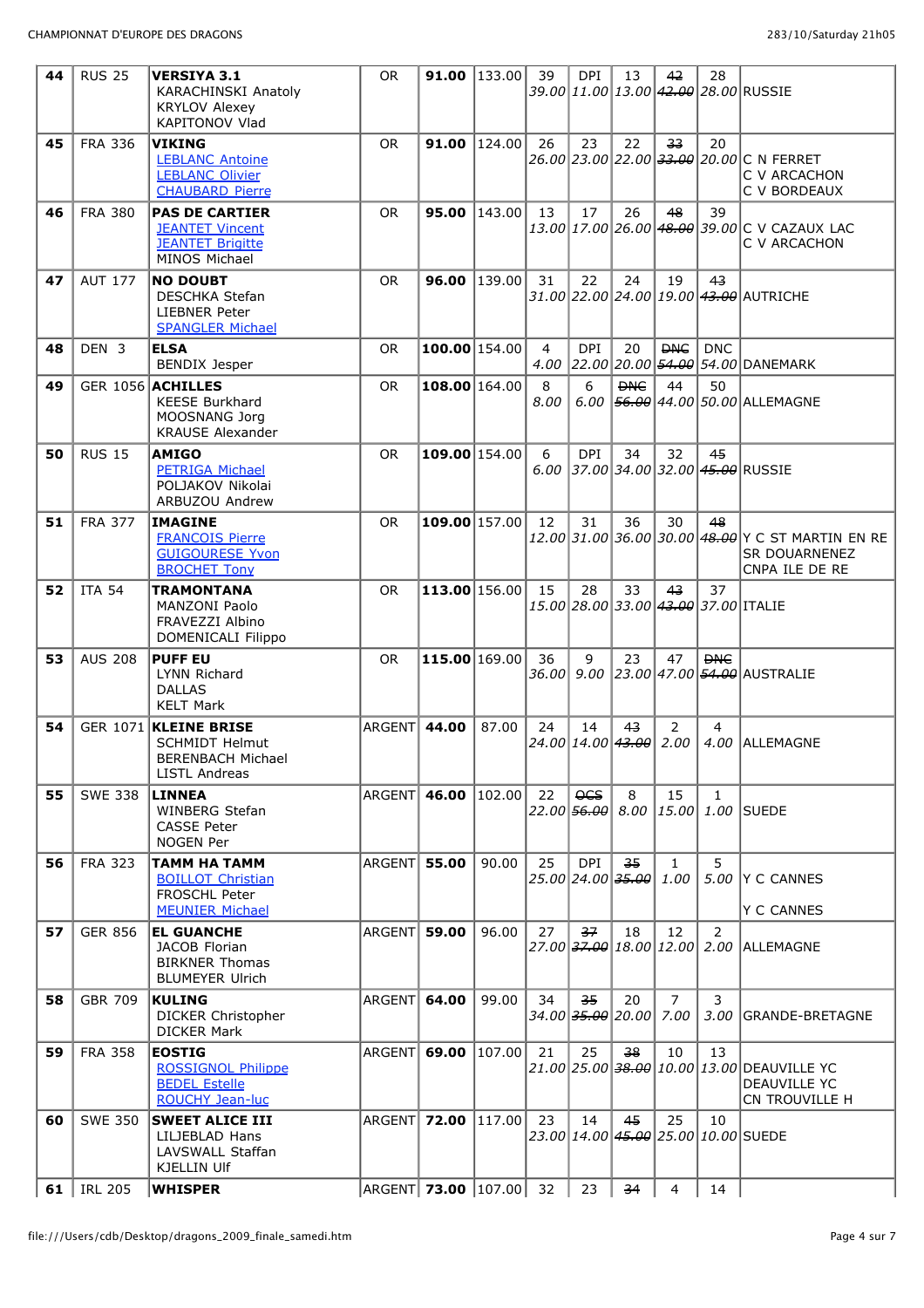|    |                  | <b>COTTER Michael</b><br><b>BRIEN Simon</b><br><b>GOMES David</b>                               |                       |                         |                         |                |                                               |       |    |                        | 32.00 23.00 <del>34.00</del> 4.00 14.00 IRLANDE                         |
|----|------------------|-------------------------------------------------------------------------------------------------|-----------------------|-------------------------|-------------------------|----------------|-----------------------------------------------|-------|----|------------------------|-------------------------------------------------------------------------|
| 62 | <b>SWE 322</b>   | <b>RAFFA</b><br><b>HJORNE Peter</b><br><b>RINGBLOM Patrick</b><br><b>KLOCK Peter</b>            |                       | ARGENT 73.00            | 115.00                  | 42             | 18                                            | 30    | 14 | 11                     | 42.00 18.00 30.00 14.00 11.00 SUEDE                                     |
| 63 | <b>POR 36</b>    | <b>ETC</b><br>MONTEIRO DE BARROS Patrick<br>BECKERT RODRIGUES Pedro<br><b>BASTOS Paulo</b>      | ARGENT 74.00          |                         | 112.00                  | 38             | 16                                            | 32    | 9  | 17                     | 38.00 16.00 32.00 9.00 17.00 PORTUGAL                                   |
| 64 | <b>SWE 353</b>   | <b>PERL OF ASPEN</b><br>SODERBERG Jan<br>JOHNSSON Jorgen<br><b>ALSEM Martin</b>                 | ARGENT 84.00          |                         | 140.00                  | 18             | <b>BFD</b>                                    | 21    | 37 | 8                      | 18.00 56.00 21.00 37.00 8.00 SUEDE                                      |
| 65 | <b>RUS 44</b>    | <b>RED OCTOBER</b><br><b>KUZNETSOV Artem</b><br>SILKIN Vladimir<br>CHERNOV Eugeni               | ARGENT 85.00          |                         | 116.00                  | 23             | 30                                            | $-3+$ | 26 | 6                      | 23.00 30.00 31.00 26.00 6.00 RUSSIE                                     |
| 66 | RUS <sub>2</sub> | <b>ALISA</b><br><b>EZHKOV Alexander</b><br><b>GRIGORIEV Alexey</b><br><b>BORODINOV Sergey</b>   |                       | ARGENT 85.00            | 141.00                  | 19             | <del>DSQ</del>                                | 39    | 18 | 9                      | 19.00 <del>56.00</del> 39.00 18.00 9.00 RUSSIE                          |
| 67 | <b>AUT 980</b>   | <b>HAPPY ISLAND</b><br>LOOS Carlo<br>LOOS Martina<br><b>BREITENSTEIN Stefanie</b>               | ARGENT 86.00          |                         | 142.00   <del>D+D</del> |                | 34                                            | 32    | 5  | 15                     | 56.00 34.00 32.00 5.00 15.00 AUTRICHE                                   |
| 68 | <b>SUI 294</b>   | <b>GITANE SEVEN</b><br><b>ZURCHER Walter</b><br><b>HEINE Gert</b><br>ORAL Jordy                 | ARGENT 87.00          |                         | 127.00                  | $4\theta$      | 35                                            | 28    | 8  | 16                     | 40.00 35.00 28.00 8.00 16.00 SUISSE                                     |
| 69 | MON <sub>2</sub> | A.P. CIST<br><b>RATHSACK Jens</b><br><b>WAGNER Mario</b><br>PFEIFFER Lars                       | ARGENT <b>  88.00</b> |                         | 134.00                  | 29             | 24                                            | 46    | 16 | 19                     | 29.00 24.00 46.00 16.00 19.00 MONACO                                    |
| 70 | <b>HUN 46</b>    | <b>SEURO</b><br><b>LUTKAS Akos</b><br><b>BELICZAY Marton</b><br><b>HORGOS Tamas</b>             | ARGENT 90.00          |                         | 144.00                  | 33             | <b>DPI</b>                                    | 25    | 3  | <b>DHC</b>             | 33.00 29.00 25.00 3.00 54.00 HONGRIE                                    |
| 71 | <b>FRA 342</b>   | <b>TSUICA II</b><br><b>BLANC Gerard</b><br><b>LE GOFF Gerard</b><br><b>CHARTON Jean-gabriel</b> | ARGENT   90.00        |                         | 146.00                  | <del>BFD</del> | <b>DPI</b>                                    | 30    | 24 | 12                     | 56.00 24.00 30.00 24.00 12.00 Y C CANNES<br>Y C CANNES<br>C N NICE      |
| 72 | <b>FRA 339</b>   | <b>SKLAERA</b><br><b>KERBAOL Jean pol</b><br><b>DURAND RAUCHER Loic</b><br><b>GACOIN Didier</b> | ARGENT 91.00          |                         | $\vert$ 130.00 $\vert$  | وو             | 15                                            | 37    | 17 | 22                     | 39.00 15.00 37.00 17.00 22.00 SR DOUARNENEZ<br>CNBPP<br>Y C DE LA BAULE |
| 73 | <b>FIN 84</b>    | <b>JULIANA</b><br><b>PALMGREN Keneth</b><br><b>KRUDSEN Thomas</b><br>LINDROOS Richard           | ARGENT                | 94.00                   | 134.00                  | 30             | 13                                            | 40    | 22 | 29                     | 30.00 13.00 40.00 22.00 29.00 FINLANDE                                  |
| 74 | GBR 633          | <b>FEI LIN S FLIRTATION</b><br>RON James<br>WALSH Julia<br><b>HARSBERG Kasper</b>               | ARGENT 96.00          |                         | 129.00                  | 30             | 24                                            | 29    | 13 | 33                     | 30.00 24.00 29.00 13.00 33.00 FRANCE                                    |
| 75 | <b>SUI 301</b>   | <b>JOSETTE</b><br><b>VEIT David</b>                                                             |                       | ARGENT 104.00 147.00    |                         | 26             | 43                                            | 43    | 11 | 24                     | 26.00 43.00 43.00 11.00 24.00 SUISSE                                    |
| 76 | <b>FRA 341</b>   | <b>BINGO</b><br><b>VAROQUI Joseph</b><br><b>RAVACH Tanguy</b><br><b>GOURLAOUEN Frederic</b>     |                       | ARGENT 107.00 149.00    |                         | 31             | 30<br>$31.00$  30.00  <del>42.00</del>  39.00 | 42    | 39 | $\overline{7}$<br>7.00 | IDEAUVILLE YC<br>SR DOUARNENEZ<br>SR DOUARNENEZ                         |
| 77 | <b>NED 226</b>   | <b>DAGSTE</b><br><b>BON Pieter</b><br>ALEWIJN Jacques<br><b>ALEWIJN Mark</b>                    |                       | ARGENT 112.00 158.00    |                         | 46             | 44<br>46.00 44.00 25.00                       | 25    | 6  | 37                     | 6.00 37.00 HOLLANDE                                                     |
| 78 | <b>FRA 381</b>   | <b>GINKGO</b>                                                                                   |                       | ARGENT 112.00 152.00 40 |                         |                | 39                                            | 29    | 21 | 23                     |                                                                         |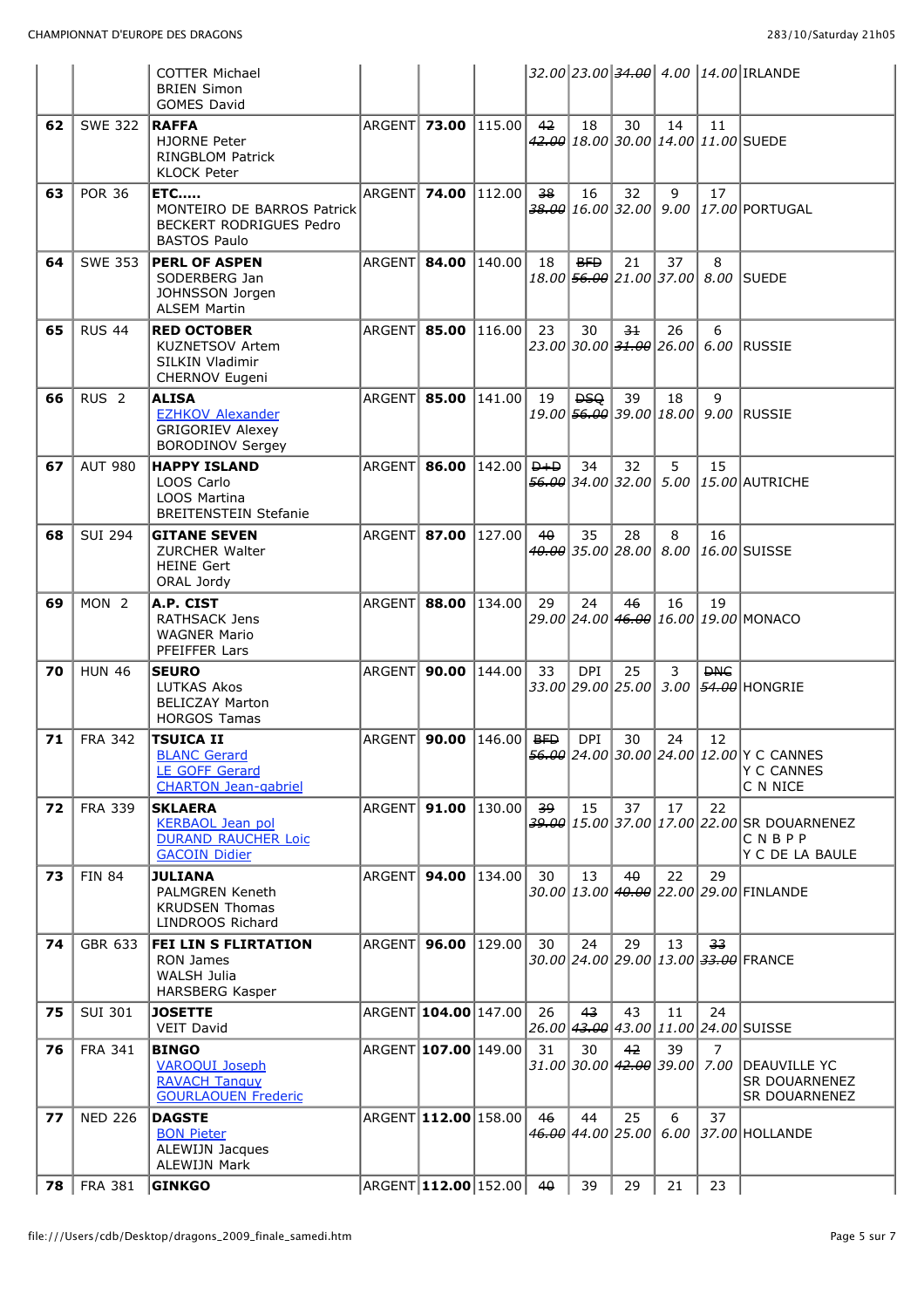|    |                | <b>LAFON Etienne</b><br>ROUMAILLAC Jean claude                                                  |                                     |    |       |    |    |            | 40.00 39.00 29.00 21.00 23.00 Y C CANNES<br>C V BORDEAUX           |
|----|----------------|-------------------------------------------------------------------------------------------------|-------------------------------------|----|-------|----|----|------------|--------------------------------------------------------------------|
|    |                | <b>JACOB Alain</b>                                                                              |                                     |    |       |    |    |            | C V BORDEAUX                                                       |
| 79 | <b>GER 941</b> | <b>ALEFANZ</b><br><b>BUHL Horst</b><br><b>BARBEN Silvia</b><br><b>HAMPEL Ulf</b>                | ARGENT 114.00 164.00                | 34 | 32    | 50 | 30 | 18         | 34.00 32.00 50.00 30.00 18.00 ALLEMAGNE                            |
| 80 | <b>FRA 255</b> | <b>COQ ROUGE 8</b><br><b>CUNY Didier</b>                                                        | ARGENT 122.00 166.00                | 44 | 29    | 40 | 19 | 34         | 44.00 29.00 40.00 19.00 34.00 CN MARINE TOULON                     |
| 81 | <b>GBR 618</b> | <b>CARAMBA</b><br>LAW Sue<br>FISHER Simon<br>LAW Ant                                            | ARGENT 126.00 182.00 <del>BFD</del> |    | 41    | 36 | 28 | 21         | 56.00 41.00 36.00 28.00 21.00 GRANDE-BRETAGNE                      |
| 82 | <b>NED 371</b> | <b>PUGIL</b><br>DE WARDT Tom<br><b>DEWAARD Yorick</b><br><b>BEKKER Lejo</b>                     | ARGENT 128.00 182.00                | 36 | 41    | 31 | 20 | <b>DHC</b> | 36.00 41.00 31.00 20.00 54.00 HOLLANDE                             |
| 83 | <b>NED 361</b> | <b>DOUBLE W</b><br><b>WILLEM Klomp</b><br><b>WILLEM Luillem</b><br>JAN WILLEM Middelbang        | ARGENT 135.00 184.00                | 20 | 48    | 49 | 42 | 25         | 20.00 48.00 49.00 42.00 25.00 HOLLANDE                             |
| 84 | <b>FRA 385</b> | <b>BO NO BO</b><br><b>DEVILLE Nora</b><br>ZANLUNGUI Vincent<br>FIAUX Alain                      | ARGENT 138.00 186.00                | 37 | 42    | 48 | 33 | 26         | 37.00 42.00 48.00 33.00 26.00 SUISSE                               |
| 85 | <b>FRA 367</b> | <b>IEMANJA</b><br><b>MAURY Jacques</b><br><b>MAURY Annie</b><br>CAMBEL David                    | ARGENT 139.00 188.00                | 28 | 43    | 49 | 32 | 36         | 28.00 43.00 49.00 32.00 36.00 S N DE ST TROPEZ<br>S N DE ST TROPEZ |
| 86 | <b>GER 964</b> | <b>FENG SHUI</b><br><b>PERRET Mathias</b><br>APPEL Thomas<br><b>MEYER Ernst</b>                 | ARGENT 140.00 196.00 BFD            |    | $B+D$ | 33 | 31 | 20         | 56.00 56.00 33.00 31.00 20.00 ALLEMAGNE                            |
|    |                |                                                                                                 |                                     |    |       |    |    |            |                                                                    |
| 87 | <b>GBR 717</b> | <b>NEREID</b><br><b>HAYLES Mikael</b><br><b>HAYLES Monique</b><br><b>BROOKE HOUGTHON Julian</b> | ARGENT 140.00 184.00                | 37 | 38    | 44 | 34 | 31         | 37.00 38.00 44.00 34.00 31.00 GRANDE-BRETAGNE                      |
| 88 | <b>BEL 66</b>  | C4<br><b>WYLLEMAN Edouard</b><br>FEDDEMA Gerard<br><b>VAN LAER Marie</b>                        | ARGENT 142.00 196.00                | 47 | 40    | 26 | 29 | <b>DHC</b> | 47.00 40.00 26.00 29.00 54.00 BELGIQUE                             |
| 89 | <b>GBR 748</b> | <b>COOL RUNNING</b><br><b>JUNKER Thorkild</b><br>VISSER Jochem<br><b>MAGUIRE Gavin</b>          | ARGENT 144.00 200.00 <del>DSQ</del> |    | 46    | 47 | 23 | 28         | 56.00 46.00 47.00 23.00 28.00 GRANDE-BRETAGNE                      |
| 90 | <b>NED 333</b> | <b>TARASQUE</b><br>FOCK Bart<br>FOCK Jimmy<br>MAASKANT Lenhart                                  | ARGENT 148.00 192.00                | 43 | 33    | 44 | 40 | 32         | 43.00 33.00 44.00 40.00 32.00 HOLLANDE                             |
| 91 | <b>NED 380</b> | <b>SILVER SWAN</b><br>ROOSJEN Jacob<br>DE KONING Philipp<br><b>BURGE David</b>                  | ARGENT 150.00 196.00                | 41 | 44    | 46 | 38 | 27         | 41.00 44.00 46.00 38.00 27.00 HOLLANDE                             |
| 92 | <b>FIN 88</b>  | <b>GRANUJA</b><br>EVERHALL BLOM Catja<br>PAIVARINTA Rasmus<br><b>AHLSTROM Carita</b>            | ARGENT 150.00 195.00                | 28 | 45    | 38 | 44 | 40         | 28.00 45.00 38.00 44.00 40.00 FINLANDE                             |
| 93 | <b>HUN 42</b>  | <b>FJORD</b><br><b>NARAY Vilmos</b><br><b>NARAY Richard</b><br><b>WONKE Peter</b>               | ARGENT 156.00 205.00                | 49 | 42    | 48 | 36 | 30         | 49.00 42.00 48.00 36.00 30.00 HONGRIE                              |
| 94 | POL 1          | <b>JARVIT</b><br><b>NADOLNY Yaroslaw</b><br>CICHOCKI Piotr<br>YABLONSKA Anna                    | ARGENT 156.00 201.00                | 42 | 45    | 41 | 35 | 38         | 42.00 45.00 41.00 35.00 38.00 POLOGNE                              |